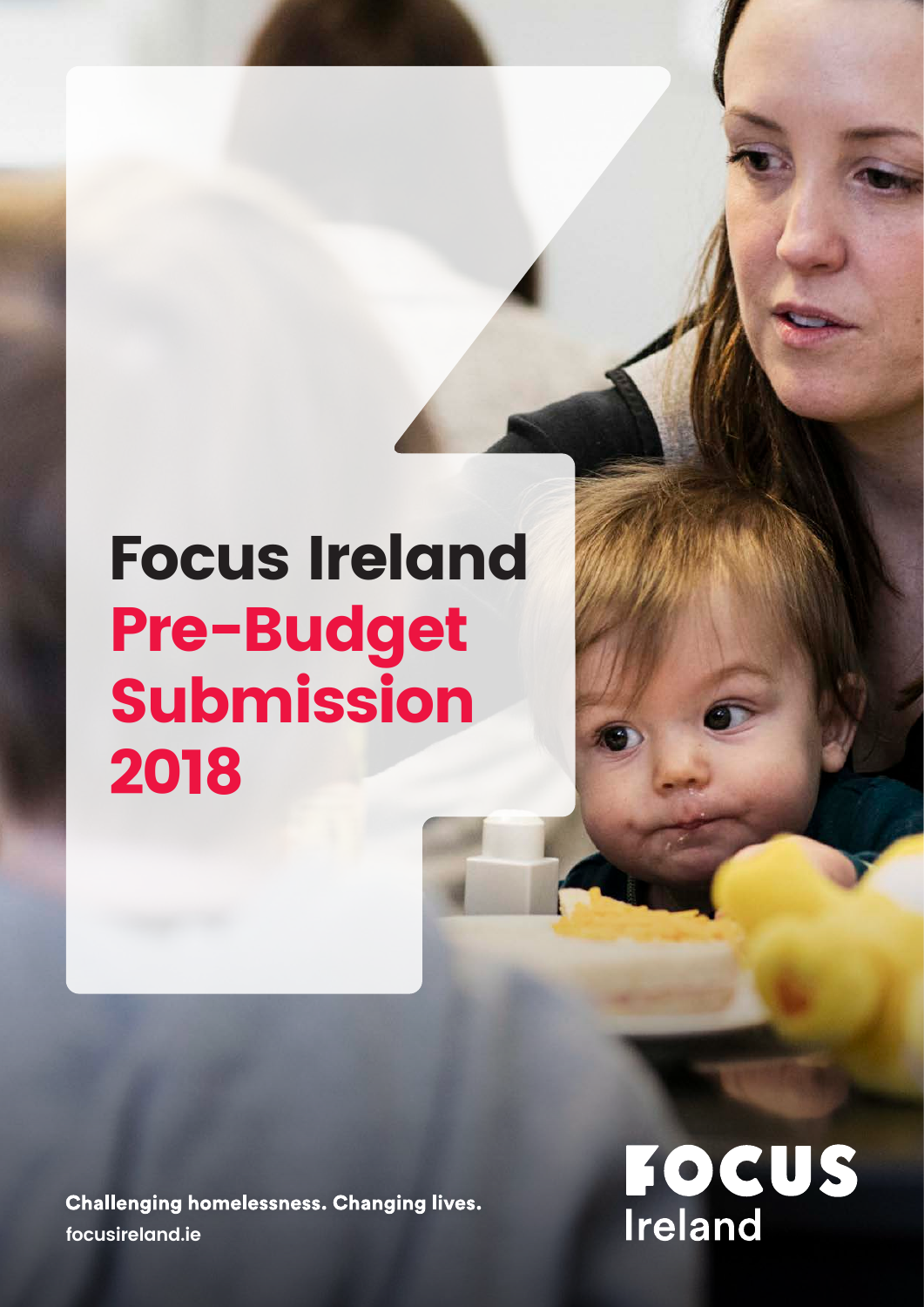## Focus Ireland Pre-Budget Submission 2018

## 10 ACTIONS TO TURN THE TIDE ON HOMELESSNESS CRISIS

## Introduction

While the Irish economy is seeing welcome signs of recovery, the economic crash and some of the decisions made to bring the Irish economy back from the brink have left deep scars. One of the most visible is the ongoing homelessness crisis. Over 8,000 people are without a home; more than one in three is a child. Nearly 3,000 children are living in emergency homeless accommodation in Ireland.

Focus Ireland is driven by the fundamental belief that homelessness is wrong. We have been and will remain at the heart of the response to this crisis and we acknowledge and respect the hard work and commitment of our colleagues in government departments and local authorities across the country, as they play their role in addressing the hardship faced by families and individuals. There is much good work being done without which this crisis would be so much worse.

However, it is crystal clear that more needs to be done and that the Government must change track to move from managing the crisis towards ending it. The escalating number of people homeless has meant that huge resources and energy have been drawn into crisis management and emergency response. This effort has been necessary because successive governments have not addressed the root cause of this homelessness crisis, Ireland's dysfunctional housing system. In fact their response has been marked by too little too late.

The two critical areas that must be address are the provision of public and affordable rental housing to counteract the years of government underinvestment in social housing and the expansion of preventative strategies to keep people in their homes.

Of course, many of the policy decisions needed to tackle homelessness are not made in the annual budget. Nevertheless Budget 2018 represents a critical opportunity to help to prevent more people from becoming homeless, and also support speedy delivery of much needed social housing. These 10 Budget recommendations are set out in more detail in our full Pre-Budget Submission (http://bit.ly/FIPBS18) circulated to all Ministers several weeks ago, and should be seen in tandem with our submission to the Review of Rebuilding Ireland (http://bit.ly/FIRBIReview).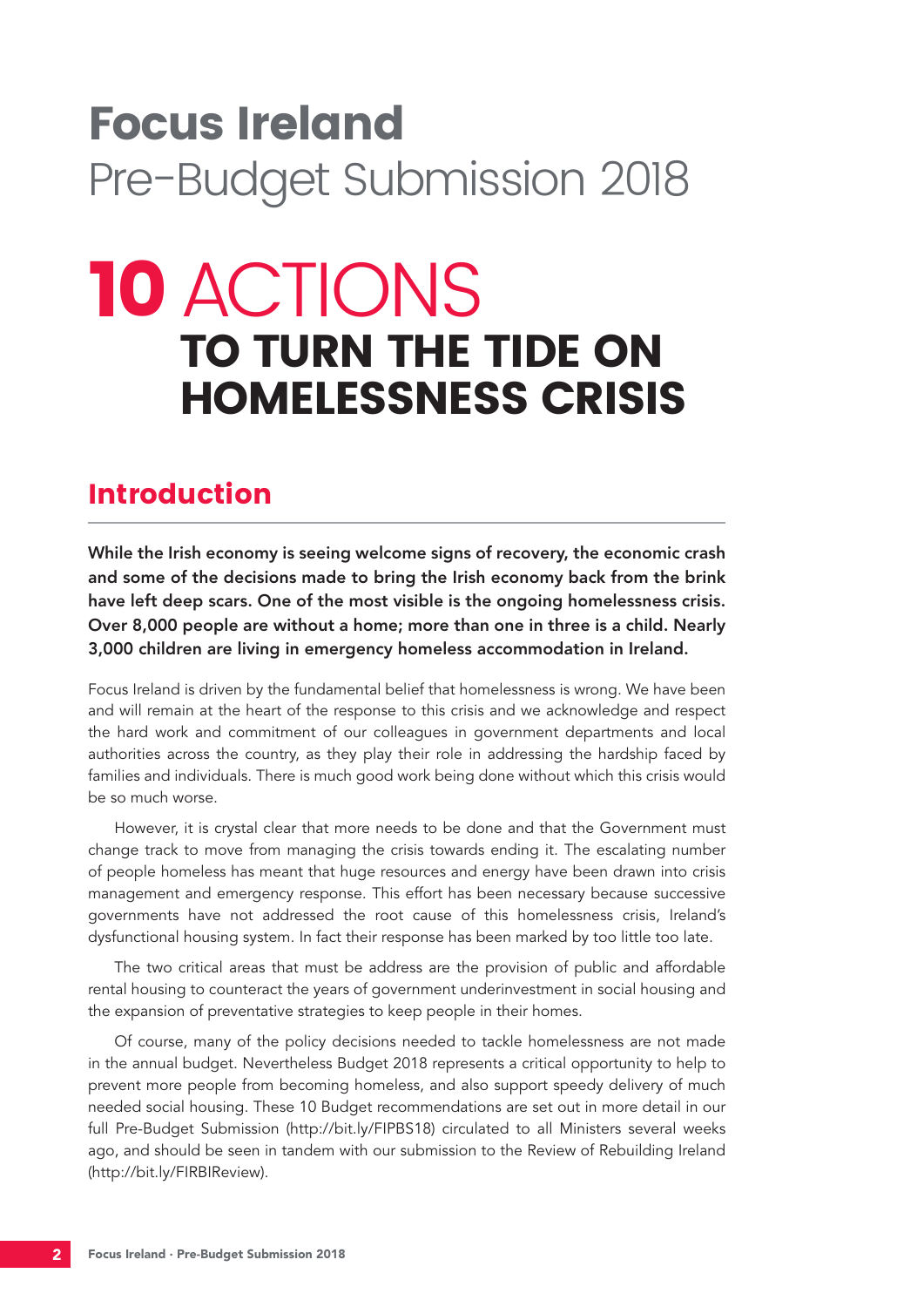## Housing supply

The key to tackling the housing and homelessness crisis is to increase access to – and delivery of – social housing along with affordable rental accommodation. Existing policies are failing to deliver this much needed increase in supply with sufficient urgency or in enough numbers.

We have called for the following actions in Budget 2018 to address these issues.

#### SOCIAL HOUSING

Focus Ireland welcomed the review of Rebuilding Ireland and the Taoiseach's comment to examine if there is a need for 'a greater quantum of social housing build'. However, before we set new targets we must examine why the existing targets in Rebuilding Ireland have not been met. There have been repeated announcements that 'funding is not an issue' and €5.35 billion is earmarked to deliver 47,000 homes. However, the reality is that much of the €5.35 billion only becomes available towards the end of the 6-year strategy. A lot of the success reported to date in terms of housing delivery has been due to the refurbishment of existing vacant local authority houses. These new homes are to be welcomed. However, as the supply of such empty properties dries up the real impact of the failure to drive a significant State house building programme will become much clearer. Many local authorities which have prepared ambitious delivery programmes find delays and limitations in place.

While successive Governments have insisted that the 'money is there' for local authorities and Approved Housing Bodies to invest in social housing, the current mechanisms available make this a complex, cumbersome and slow process. We are calling for the Government to streamline this process by sanctioning a €1.3 billion borrowing capacity to the Housing Finance Agency to be loaned to Local Authorities in order to build **13,500 new homes** over the period of Rebuilding Ireland, with the balance delivered through acquisition, Part V and leasing.

RECOMMENDATION: The Government must streamline approval process<br>for building new local authority housing and make the Housing Finance Agency the primary source of funding for local authority building to help them build 13,500 new homes by 2020.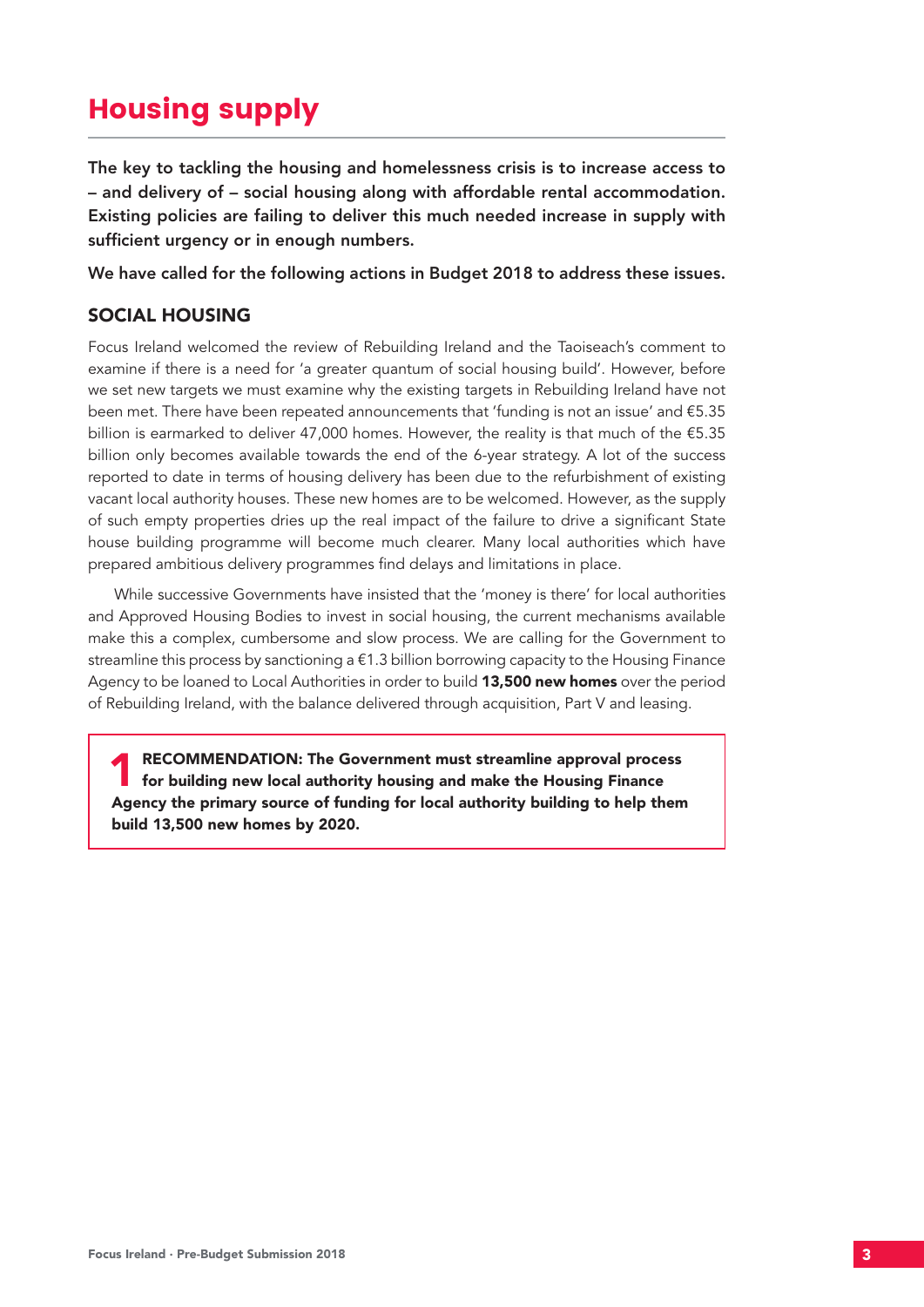#### PRIVATE RENTAL ACCOMMODATION

As rents rocket and supply plummets in the private rental sector Focus Ireland has seen more people forced into homelessness. There is a rental crisis in Ireland and this is causing rising homelessness along with much hardship for many of the 300,000 households who live in private rented accommodation nationwide. It is clear that the State needs to take a more forceful role in the provision of affordable rental housing. The private market will not deliver all the housing the Irish people need. Focus Ireland is calling for a twin-track approach in Budget 2018 to kick-start the delivery of an increased supply of affordable rental accommodation.

Approved Housing Bodies are well-placed to provide affordable rental accommodation alongside their traditional role of providing social housing. A number of the larger AHB's could fulfil this role in Ireland. Many are keen to do so, but require an effective and settled policy framework and appropriate financial support in the early stages. Neither of these has been forthcoming. This opportunity should be grasped with a particular focus on the building of long-term affordable rental properties.

The second strand to increase supply of affordable rental properties is for the government to act upon the Nevin Economic Research Institute (NERI) recommendations for the State to establish a publicly-owned company to undertake or commission the development of new cost-rental homes. This company could supplement the work of Approved Housing Bodies, with additional funding being secured from commercial lenders. Rental income could then be used to repay loans.

RECOMMENDATION: Budget 2018 should commit to cash funding of an affordable rental scheme, and should ring-fence a portion of this funding to subsidise AHB development.

#### YOUTH HOUSING

There are now over 800 young people homeless and the situation gets worse every time new figures are issued. We know that being homeless at a young age can have serious impacts on an individual's life course. While the causes of homelessness are complex, access to housing is a key issue for many young people. While the situation is bad there are some good initiatives delivering results which need to be built upon.

One positive initiative is the Rebuilding Ireland commitment of Capital Assistance Scheme (CAS) funding to provide homes for vulnerable young people leaving care. This is working well and has the real potential to have a long-term impact. However, the real potential will only be realised if investment in youth housing is sufficient and sustained.

We are calling on the government to ensure that the €66 million of CAS allocation to TUSLA in 2017 is maintained each year until 2021.

RECOMMENDATION: The State should commit to the sustained funding of **the 'CAS for care-leavers' programme, at least until the expiration of the** Rebuilding Ireland action plan.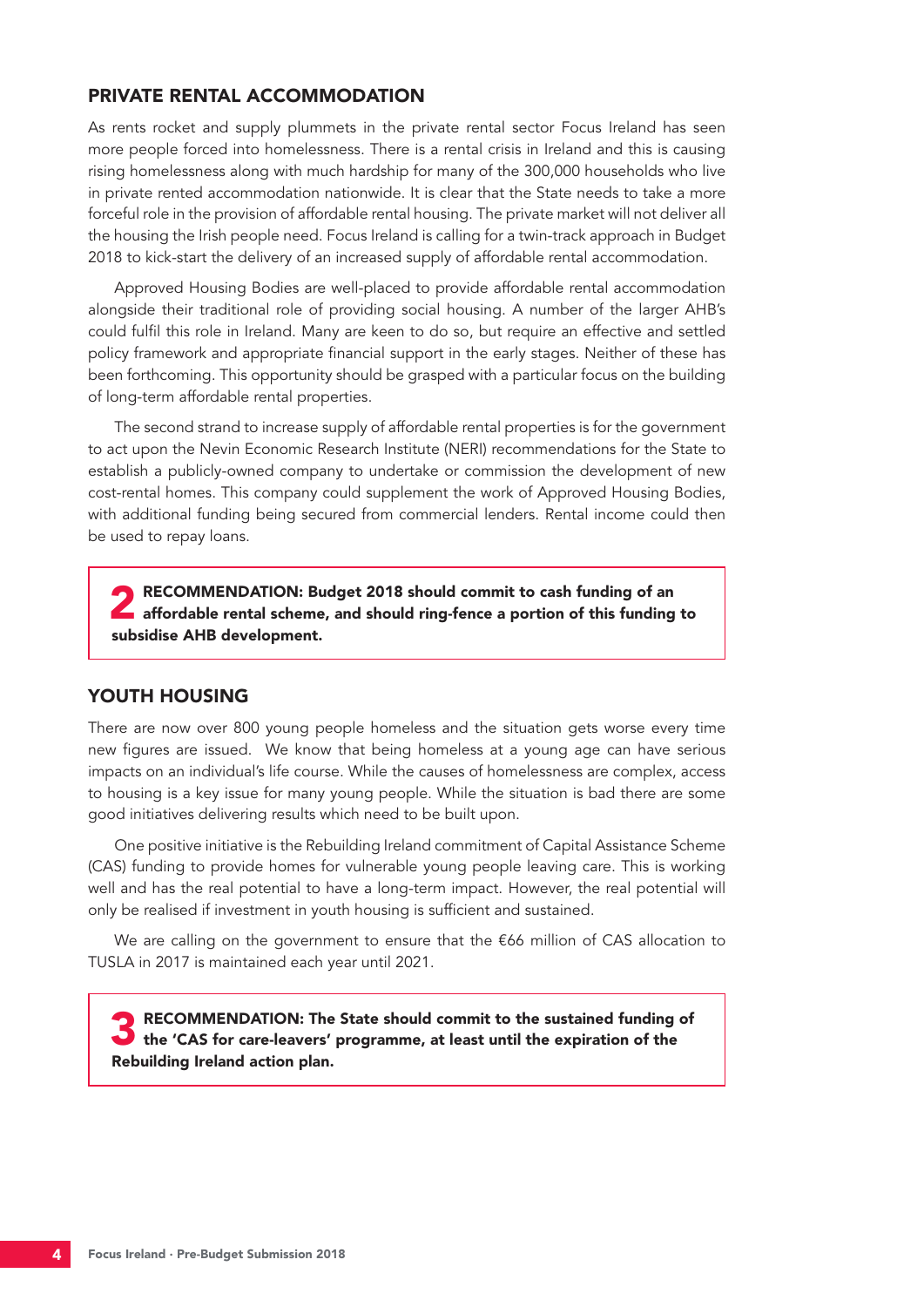## Preventing homelessness

Focus Ireland continues to advocate strongly for an increased commitment to policies and services that prevent homelessness. Even as organisations and State Agencies successfully support households to move on from emergency accommodation, the number of individuals and households experiencing homelessness continues to rise. While the State has invested in some welcome preventative measures, Focus Ireland believes more targeted measures are required. It is vital to cut the ever increasing numbers of people becoming homeless every month if we are to halt the homelessness crisis and work towards ending it.

#### EARLY PREVENTION

Focus Ireland recently piloted a prevention programme in Dublin 15 where we worked with the local Department of Social Protection to write to families in receipt of rent supplement who were potentially at risk of homelessness. Over 165 families at risk of homelessness contacted us – 75% had never before contacted State prevention services. Households were referred to clinics run by trained prevention workers. The pilot successfully supported 90% of at-risk families that contacted us to maintain their tenancies or find alternative accommodation. This pilot was fully funded by our corporate partners Bord Gáis Energy.

Government funding for homeless services has increased substantially in recent years. However, a large proportion goes to pay for emergency responses, increasingly in the private, for-profit sector. A total of €39 million was spent by the State on emergency accommodation alone in 2016. We believe if more was invested in targeted prevention this would help to cut the constant rise in the numbers of families and people becoming homeless.

RECOMMENDATION: The Department of Housing should ring-fence a proportion of Section 10 funding for more targeted prevention services.

#### EMERGENCY ACCOMMODATION FOR FAMILIES

The current situation is that while most families who are homeless are placed in emergency accommodation we estimate that up to 250 families are currently made responsible for finding their own emergency accommodation every night in Dublin. This will then be paid for by the local authority. This practice is known as 'self-accommodation'.

Many families are capable of doing so. However, given the huge demand for hotel rooms, it is not unusual for some families to be unable to find accommodation themselves. Families and Focus Ireland staff spend an enormous amount of time each day contacting commercial hotels in an attempt to secure rooms. This practice represents an attempt to transfer the responsibility for securing accommodation from the statutory authorities to the family in crisis. It is justified as a cost containing measure by the local authorities, but in fact involves a transfer of the cost to other statutory and voluntary organisations and to vulnerable citizens at their most vulnerable moments.

Most significantly, due the scarcity of hotel accommodation during busy times, this practice results, from time to time, in some families not being able to find any emergency accommodation for the night and having to sleep rough or make other potentially risky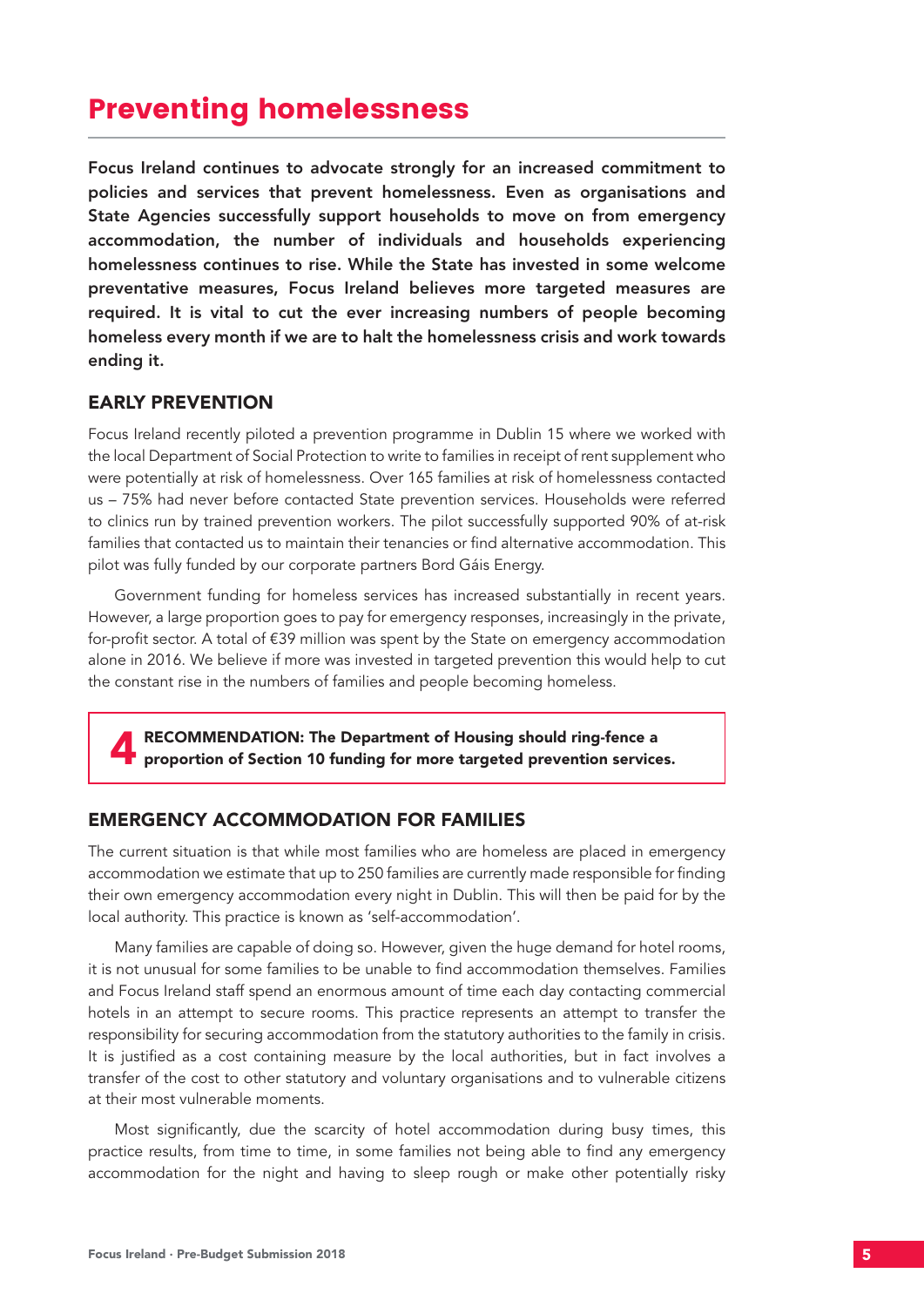arrangements. The Government's existing commitment to 'end the use of commercial hotels except in exceptional circumstances' should be linked to a new commitment to end the practice of 'self accommodation' for families.

RECOMMENDATION: The Department of Housing to instruct local<br>authorities to end the practice of 'self-accommodation' and that they must secure emergency accommodation for any family accessed as homeless under legislation. Funding for this to be ring-fenced in the Section 10 funding.

#### INCREASED AFTERCARE SUPPORT

Young people who grew up in our care system are over represented among the 800 young people who are homeless. There is much good work being done and Focus Ireland plays a vital part in this as we work in partnership with Tusla and the HSE to deliver vital aftercare support and accommodation. An aftercare worker with the time and resources to help can protect young people leaving care.

The long-awaited introduction of the right to an aftercare plan for every careleaver from 1st September was particularly welcome, but major problems remain in terms of resources to meet the aftercare support needs. One of the ways Tusla has sought to square the circle of working to meet the legislative commitment is to increase the number of young people which an aftercare worker is expected to support as part of their allocated caseload. Historically Focus Ireland aftercare services operate at a caseload of 15–20 but have recently been required to increase this to 22–25. At this level of caseload the needs of a young person with complex needs cannot meaningfully be met, rendering the goal of 'allocating an aftercare worker to every care leaver who needs one' to little more than a 'box ticking' exercise. Focus Ireland's experience, backed by internationally recognised good-practice, indicates that the optimum caseload in respect of young people with support needs is between 15–20.

RECOMMENDATION: Budget 2018 should provide sufficient support<br>and funding to Tusla to provide an aftercare worker for all care leavers who need one at a caseload of 1:20 in 2018, working progressively towards a reduction to 1:18 by 2020.

## Children who are homeless

There are now nearly 3,000 children who are homeless. All these children and their families need a home. However, while they are homeless these children require a range of support to help reduce the impact being homeless has on them.

#### EDUCATION SUPPORTS

A shocking 1,800 schoolchildren who have returned to school for a new term this month are homeless. They need a place to call home – but without essential education supports right now, the children will suffer again as international research shows that being homeless can damage a child's education and can impact on their whole life. Focus Ireland has received huge support for its call for a package of education supports for children from families who are homeless.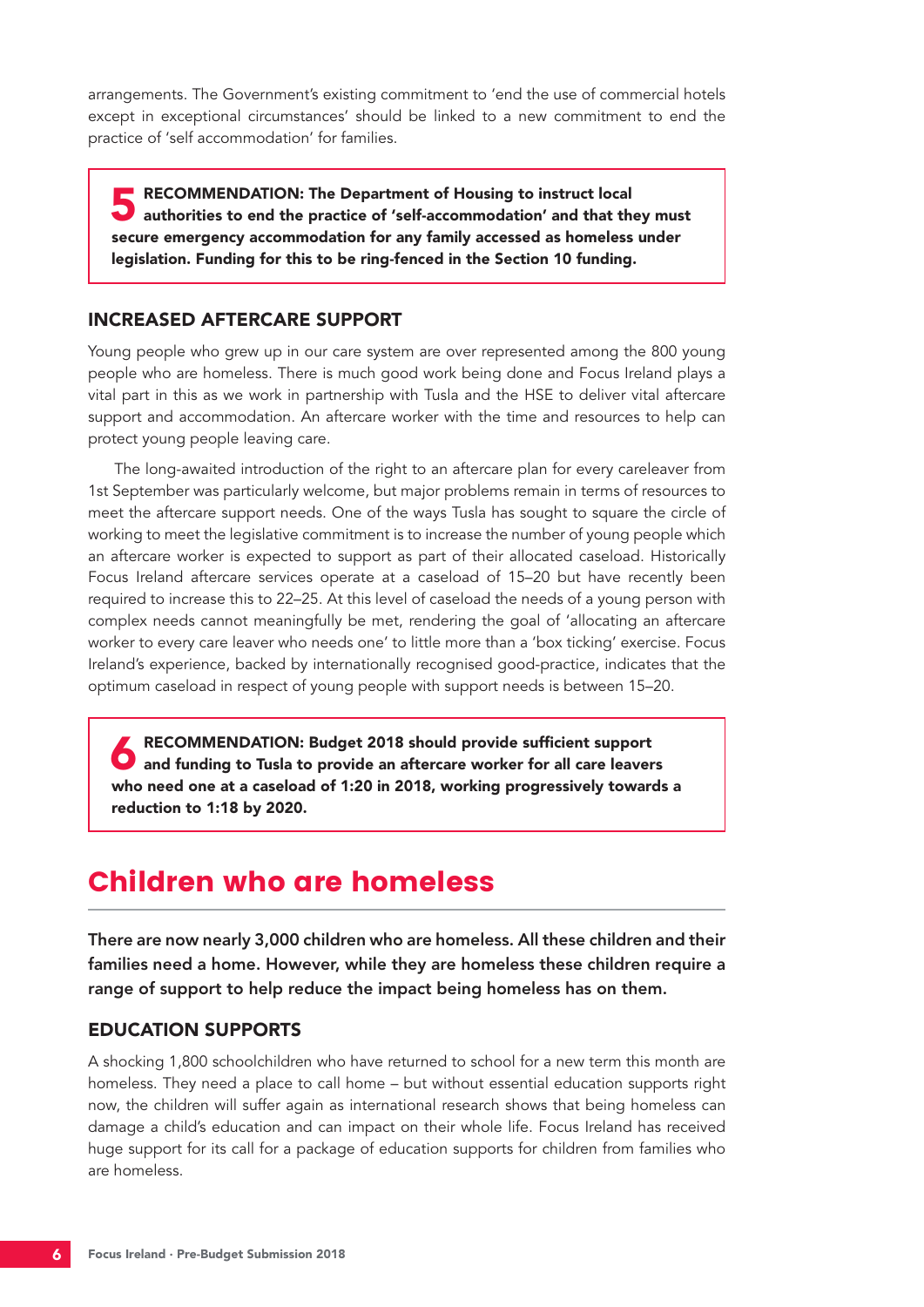7 RECOMMENDATION: The 2018 budgetary allocation to the Department of Education should include funding to provide educational supports, separate to DEIS, to schools with a high-level of pupils who are homeless.

#### CHILD SUPPORT WORKERS

Each month there are more vulnerable children living in emergency accomodation who need specialist support. Focus Ireland carries out an assessment with families to idenfity where children need dedicated help. Since the beginning of the crisis, the HSE has funded three specialist child support workers to provide support for children in homeless families that are assessed as needing that support, and Tusla gave welcome support for two additional workers in 2016.

However, the number of families that are homeless and the length of time during which they remain homeless continues to grow, and there now a waiting list of children that have been assessed as needed support. Focus Ireland estimates that the current level of children homeless with their families would require approximately 14 caseworkers to assist children that need support. Focus Ireland funded research into the impact of family homelessness has indicated both the benefits of the child support for homeless families, and that children who need such support are being denied it.

● RECOMMENDATION: The Department of Children and Youth should allocate<br>● €540,000 (in a full year) to TUSLA to ensure that sufficient child support workers are available early in 2018.

### Rent supplement

In July 2016 Rent Supplement/HAP levels were increased after a long period during which they had been kept at levels well below real market rents. This policy was part of the austerity programme. The inadequate level of rent supplement played a significant part in creating the high level of family homelessness we face today. However, the increase in mid 2016 had a positive impact and helped prevent many more people from becoming homeless at that time. It also increased access to rental accommodation for a time. But these positive impacts fell away as rents rocketed due to many other factors.

We need to learn from the positive impact of the July 2016 increase and ensure that Rent Supplement levels are revised in a regular, predictable and transparent manner to keep them in line with market rents. A recent limited snapshot of the properties for rent found that nearly 90% were too expensive for anyone reliant on State Housing Payments.

Meanwhile, the Rent Pressure Zones cover most areas where rent inflation is leading to increased homelessness. It is vital that rent supplement payments take account of this fact.

RECOMMENDATION: Rent supplement/HAP should be reviewed annually<br>and benchmarked against market rent. Rent Supplement/HAP levels should be increased by at least 4% in Rent Pressure Zones areas.